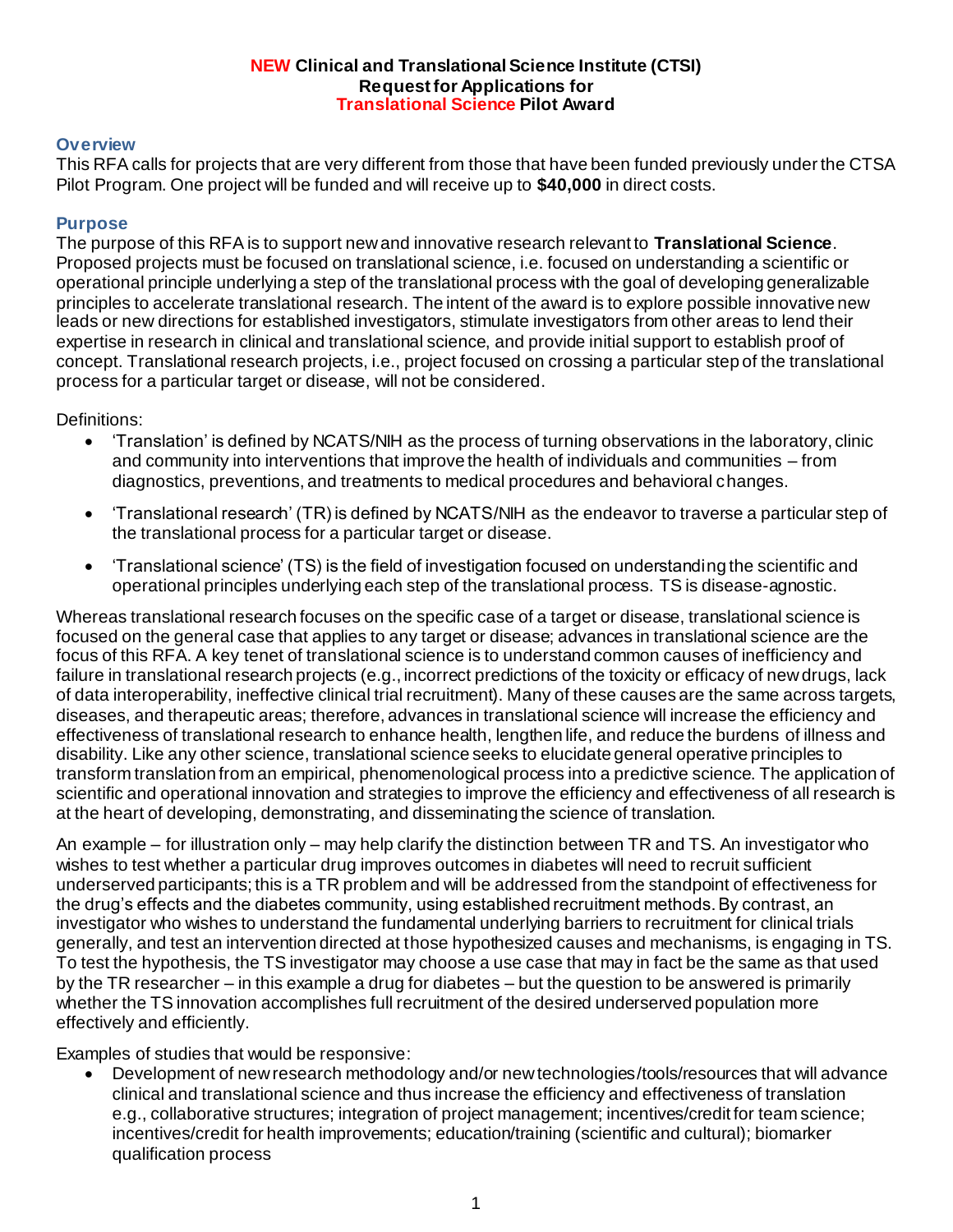- Early-stage development of new therapy/technology with generalizable application to an identified translational roadblock
- Demonstration in a particular use case(s) that the new methodology or technology advances translational science by successfully making one or more steps of the translational process more effective or efficient
- Dissemination of effective tools, methods, processes, and training paradigms
- Feasibility/proof of concept studies to support future clinical and translational science projects
- Projects that demonstrate how technology can be used to facilitate rollout of new clinical processes
- Understanding what is similar across diseases to help develop multiple treatments at a time
- Development of models that better predict a person's reaction to a treatment
- Data-related improvements and tools, e.g., data interoperability; Electronic Health Records for research; data transparency/release;
- Clinical research improvements and tools, e.g., clinical trial networks; clinical outcome criteria (e.g., patient-reported outcomes); clinical diagnostic criteria; contemporary clinical trial designs; single Institutional Review Board (IRB) implementation; regulatory science; streamlining processes; shortening time of intervention adoption
- Clinical study recruitment improvements and tools, e.g., identification, recruitment, engagement and/or retention of populations and/or subpopulations in clinical trials and studies
- New tools for community and stakeholder engagement
- Methods to better measure impact on health (or lack thereof).

Specific projects that would be considered responsive:

- Development of an analytic approach to better understand physician use of Epic-based Best Practice Advisories (BPA) and how many "alerts" must fire before a provider responds. These data could be used to inform a de-implementation approach or alternative approach to getting providers to engage in evidence-based interventions.
- [A Review of Novel Uses of REDCap in Clinical and Translational Science](https://www.cambridge.org/core/journals/journal-of-clinical-and-translational-science/article/21063-a-review-of-novel-uses-of-redcap-in-clinical-and-translational-science/ACF1DC0A13036CA8CAC6CE760C3071A4)
- [Use of Live Community Events on Facebook to Share Health and Clinical Research Information with](https://www.cambridge.org/core/journals/journal-of-clinical-and-translational-science/article/80276-use-of-live-community-events-on-facebook-to-share-health-and-clinical-research-information-with-the-community-an-exploratory-study/C601FF773A8015F06B6A7B5195FEA814)  [the Community: An Exploratory Study](https://www.cambridge.org/core/journals/journal-of-clinical-and-translational-science/article/80276-use-of-live-community-events-on-facebook-to-share-health-and-clinical-research-information-with-the-community-an-exploratory-study/C601FF773A8015F06B6A7B5195FEA814)
- **[Development of Marketing Materials for the NJACTS Integrating Special Populations Core](https://www.cambridge.org/core/journals/journal-of-clinical-and-translational-science/article/48491-development-of-marketing-materials-for-the-njacts-integrating-special-populations-core/CB2DD5483C781D15D65770C5BCD417B4)**

Examples of non-responsive studies:

- Investigation of patient outcomes or health care provider behaviors in a specific subspecialty
- Test of implementation strategies for a specified intervention
- Early development of new therapy/technology for treatment of a single disease
- Test of new interventions in disease X with a rationale that it will generalize to disease Y

Whatever tool, method, strategy, that is developed, tested, disseminated, etc. needs to be "broadly" useful – i.e., beyond advancing a disease-specific research agenda (focused on a particular intervention, disease, metabolic process, etc.) to be responsive to this RFA.

No pilot data is necessary to apply for this RFA, however supporting data from the recent literature is appropriate if available.

## **Funding**

One project will be funded and will receive up to **\$40,000** in direct costs. Project final budgets will be based on a complete review of the budget and budget justification. See "Budget Guidelines" below for more details. All funds are to be spent within a one-year project period; due to the restrictions on CTSA funding, no-cost extensions cannot be approved.

# **Eligibility**

These awards are open to all faculty with a rank of instructor or higher across the Atrium Health Enterprise including Atrium Health, Atrium Health Navicent, and Wake Forest Baptist Health, including Wake Forest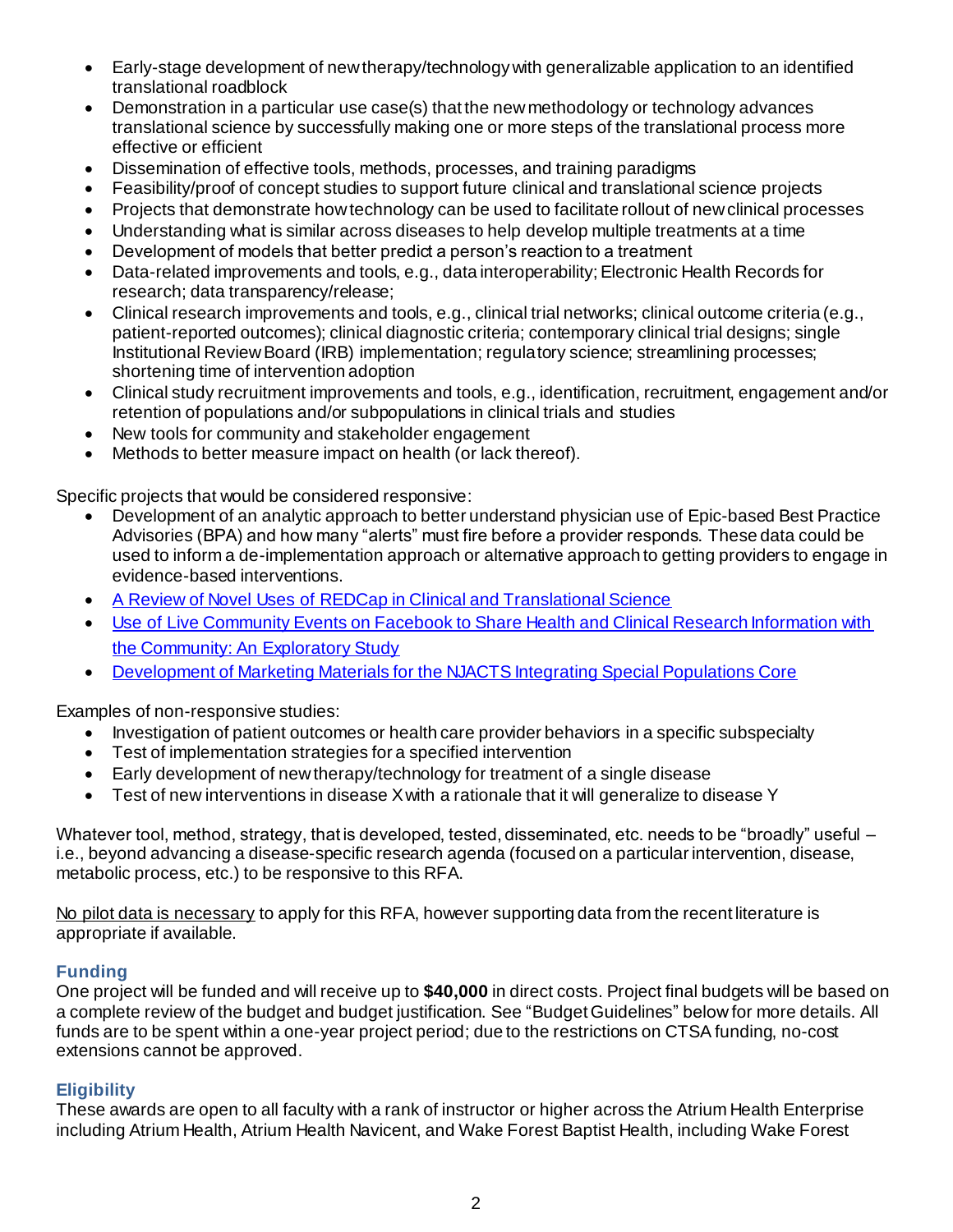School of Medicine. Wake Forest University faculty and all CTSI affiliated institutions with a Wake Forest co investigator are also invited to apply.

Clinician scientists, interdisciplinary teams that represent a combination of clinicians and basic scientists, adult and pediatric researchers and/or junior and senior investigators are all strongly encouraged to apply. Project teams comprised of researchers from multiple Regions and Markets (e.g. one investigator from Charlotte and one from Winston-Salem) are also strongly encouraged to apply.

The CTSI will allow a Co-PI structure if the PIs include both a skilled researcher and clinician with expertise relevant to the project.

## **Additional Information:**

- Projects already submitted as CTSI or other intramural Pilot Proposals are eligible, but must incorporate reviewer feedback and must be responsive to this specific Translational Science Pilot Award RFA.
- Only one proposal may be submitted per faculty member serving as PI or co-PI.
- CTSI KL2 scholars whose KL2 funding is active during the pilot project period are not eligible to apply.
- Projects that have been previously funded (or projects with very similar ideas) will not be considered.
- Investigators are limited to two funded CTSI pilots unless special permission is granted in advance of the Letter of Intent submission deadline. Please email Brittney Patterson a[t britjack@wakehealth.edu](mailto:britjack@wakehealth.edu) to request permission.
- Investigators with active Ignition Funds remain eligible.

## **Key Dates**

| .           |                                                                          |
|-------------|--------------------------------------------------------------------------|
| <b>Date</b> | <b>Detail</b>                                                            |
|             | 01/05/22, 11:59 pm   Letter of Intent (LOI) Deadline                     |
| 01/21/22    | Investigators Invited for Full Application                               |
|             | 02/28/22, 11:59 pm   Full Application Deadline                           |
| 04/25/22    | <b>Selection of Awardees</b>                                             |
| 05/31/22    | If applicable, completed materials sent to NCATS for approval (Appendix) |
| 07/01/22    | <b>Project Start Date</b>                                                |
| 06/30/23    | <b>Project End Date</b>                                                  |

# **CTSI Resources Available to Support Investigators**

Several resources are available in the CTSI to help submit a strong application; while they are not required as part of the submission, investigators are highly encouraged to seek out additional assistance. All services can be requested through the **CTSI Service Request** form.

- **Grant Proposal Editing:** have an expert medical editor review your proposal prior to submission. She will offer suggestions on how to refine your writing and thinking. Your proposal will be edited in "track changes" so that you can easily accept or reject edits (free to everyone).
- **Biostatistical Support:** meet with a statistician to develop your study design, measurement, and statistical analysis plans prior to submission (free to everyone).
- **Research Studio:** meet with a multi-disciplinary panel of experts to work through specific aims, hypotheses, or ways to address the generalizable requirement (free to everyone).
- **CTSI Faculty Consultation:** meet with a CTSI faculty member (clinician, basic scientist, or behavioral scientist) to talk through project ideas or to find research/clinical partners (free to everyone).
- **Informatics:** optimization of the EMR to extract data for research purposes (free or fee-for-service, depending on need).

## **Application Procedure**

**1. Letter of Intent Deadline: 01/05/22, 11:59 pm**

Letters of Intent (LOI) (1 pages max) require the following:

- A brief abstract.
- A clear statement of how the proposed study will improve Translational Science.
- A list of study team members for the proposed project. All team members should have agreed.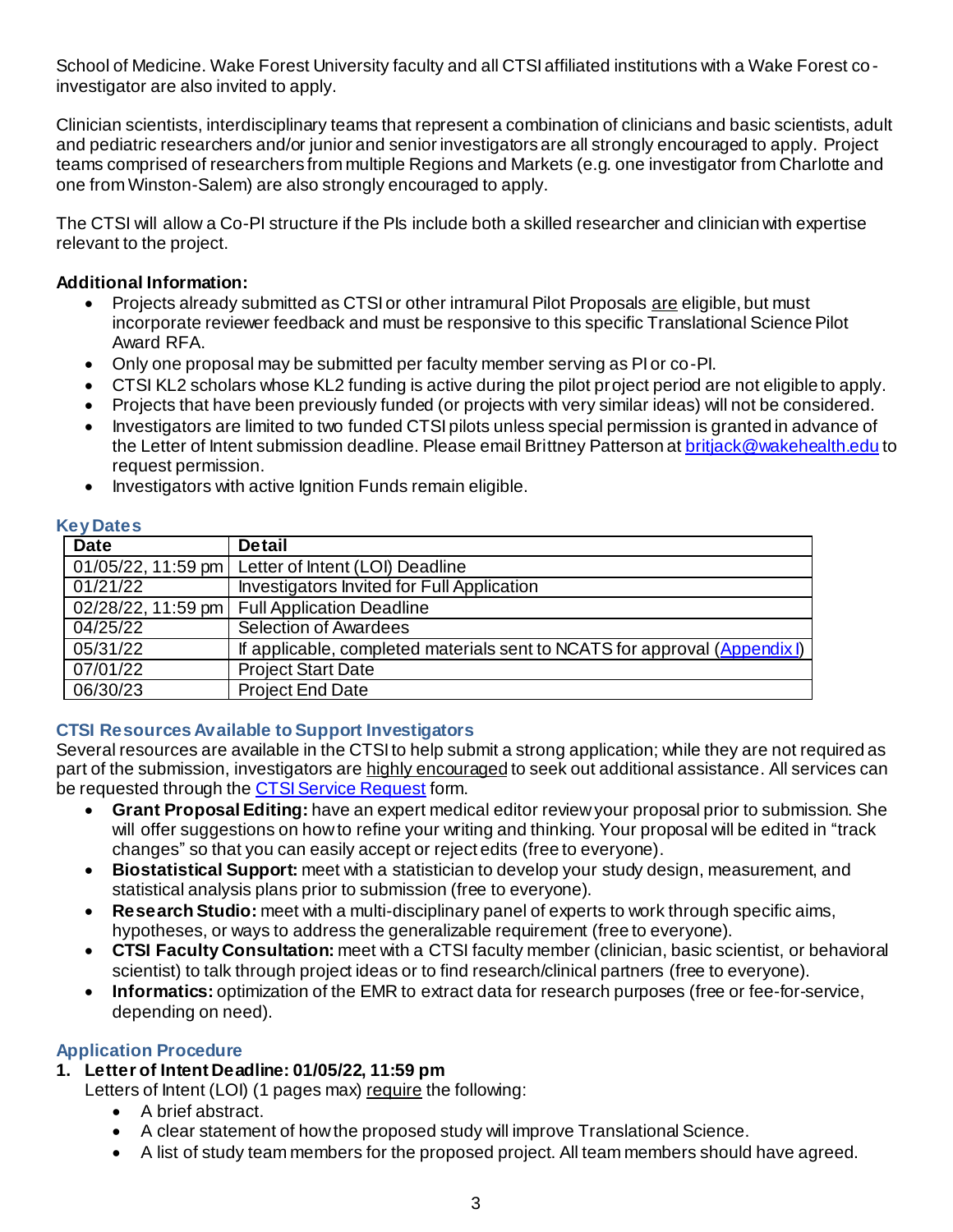The LOI should be submitted through th[e ePilot electronic submission system](https://redcap.wakehealth.edu/redcap/surveys/?s=WEHYJCKM9P38NFKR), by the deadline noted above.

# **Review Criteria and Process for Letters of Intent**

- 1. An Administrative Review will be completed to verify all required components were submitted and formatting guidelines followed (e.g. does not exceed page limit).
- 2. Letters of Intent that pass the Administrative Review are reviewed by CTSI faculty. Reviewers at this stage will be looking for whether proposed projects are responsive to the RFA.
- 3. An invitation to apply for a full application, or notification if you are not selected, will be communicated via e-mail by 01/21/22.

## **2. Full Application Deadline: 02/28/22, 11:59 pm**

Investigators invited to apply will receive an e-mail by 01/21/22 with a link to submit a full by **02/28/22. Applications received after 02/28/22 will not be reviewed.** Application instructions are included in the ePilot system and summarized below.

## **Applications that do not comply with these guidelines will not be considered for review**.

## **Format Specifications**

- Arial font and no smaller than 11 point
- Margins at least 0.5 inches (sides, top and bottom)
- Single-spaced lines
- Consecutively numbered pages

## **Submission/Applicant Information**

- Project Title
- Submitting Principal Investigator, Co-Investigator(s), and other Key Personnel information

## **Abstract** (**300 words max**)

## **Research Strategy** (**6 pages max**, **all items below are required components**)

- Specific Aims
- Research Plan:
	- o Significance
	- o Innovation
	- o Approach
	- o Study Team
- Study milestones and anticipated outcomes (e.g. publication, presentation, grant submission, patent) with timeline (see **Appendix II** for examples)

## **References** (**no page limit**)

## **Information Regarding Human Subjects**

Address the following if the project **involves human subjects**.

- IRB Approval Status (please note: IRB approval is not required for full application submission)
- Clinical Trial Classification Questions
	- o If your project requires an IND/IDE submission or exemption, please consult with Issis Kelly Pumarol at *ikellypu@wakehealth.edu* for support and to discussion timelines. The timelines can impact your full project timeline and should be considered in the project plans.
- Protection of Human Subjects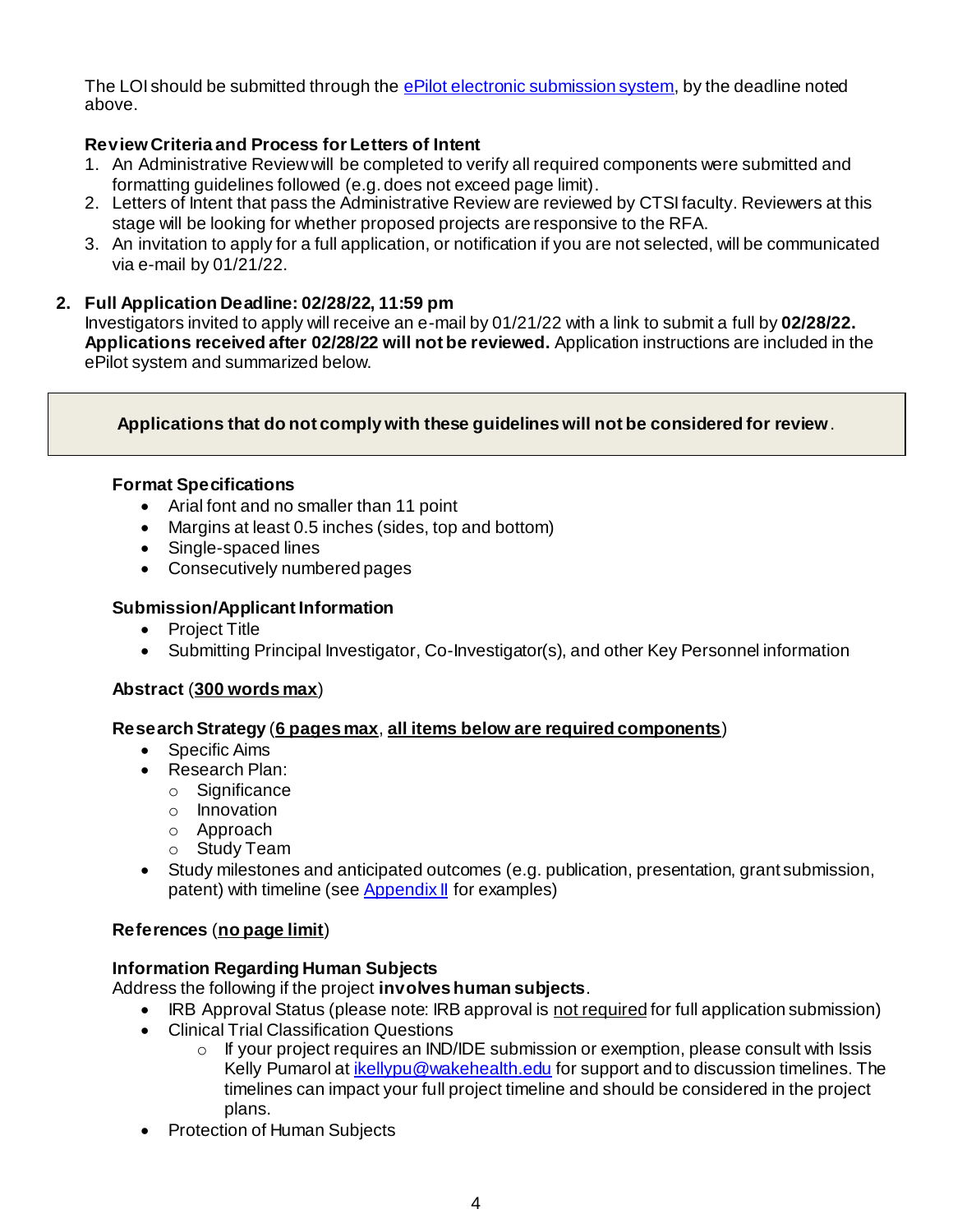- $\circ$  Needs to clearly describe risk, protections, benefits, and importance of the knowledge to be gained by the revised or new activities as discussed in Part II of NIH competing application instructions
- [Inclusion of Individuals Across the Lifespan](https://grants.nih.gov/policy/inclusion/lifespan.htm)
- Inclusion Plans for Women, Minorities, and Children, if applicable
- Recruitment and Retention Plan
- Targeted Enrollment Table (using **NIH Targeted Enrollment Table)**
- Data and Safety Monitoring Plan (DSMP) and Board (DSMB), if applicable
	- o If you are unsure how much safety monitoring your study will need, please contact the CTSI DSMB Administrator, Issis Kelly Pumarol, at [ikellypu@wakehealth.edu](mailto:ikellypu@wakehealth.edu).

# **Information Regarding Live Vertebrates**

Address the following if the project **involves live vertebrates**.

- IACUC Approval Status (please note: IACUC approval is not required for full application submission)
- IACUC approval will be required (as 'just in time' information) for implementation of projects with live vertebrate animals

# **Budget and Justification** (**budget template plus 1 page justification**)

- Complete the **budget template form** and a brief justification for the funds requested. Please explain how other resources may be leveraged to support the project. If the proposed research will be done on more than one campus/institution, please include details in the justification.
- Sub-awards to other institutions are permissible, provided that most of the pilot project's activities and dollars spent occur within WF or one of its affiliates.

## **NIH-style biographical sketch for all Key Personnel**

## **Review Criteria and Process for Full Proposals**

- 1. An Administrative Review will be completed to verify all required components were submitted and formatting guidelines followed. **Applications that do not comply with guidelines will be automatically disqualified and will not be considered for review.**
- 2. Proposals that pass the Administrative Review are peer-reviewed by the WF Intramural Research Support Committee (IRSC), a Dean-appointed committee of selected expert faculty, using NIH review criteria and scoring. Budgets will be reviewed by both CTSI Administrators and IRSC for appropriateness. There will be separate review discussions for clinical science and basic science proposals.
- 3. Final award approval will be at the recommendation of CTSI Leadership.

#### **Reviewers will use th[e NIH Scoring system](https://grants.nih.gov/grants/peer/guidelines_general/scoring_system_and_procedure.pdf) and procedure: will score applications from 1 to 9 based on:**

- 1. Significance of the problem to be addressed
- 2. Innovation of the proposed solutions
- 3. Strength and breadth (interdisciplinary nature) of the investigative team
- 4. Methodological rigor and feasibility, with clear milestones
- 5. Generalizability: Likelihood the innovation will be broadly applicable and impact translational research or delivery of care
- 6. A reporting plan, whether the study yields positive or negative results
- 7. The likelihood that the investment will lead to external funding, publication, or a licensable innovation; early-career faculty involvement, race/gender inclusiveness of the research team; and inclusion of women, minorities, older adults, and children as potential study participants.

## **Budget Guidelines**

The project is one year beginning 07/01/22 and ending 06/30/23. Up to \$40,000 in direct costs may be requested.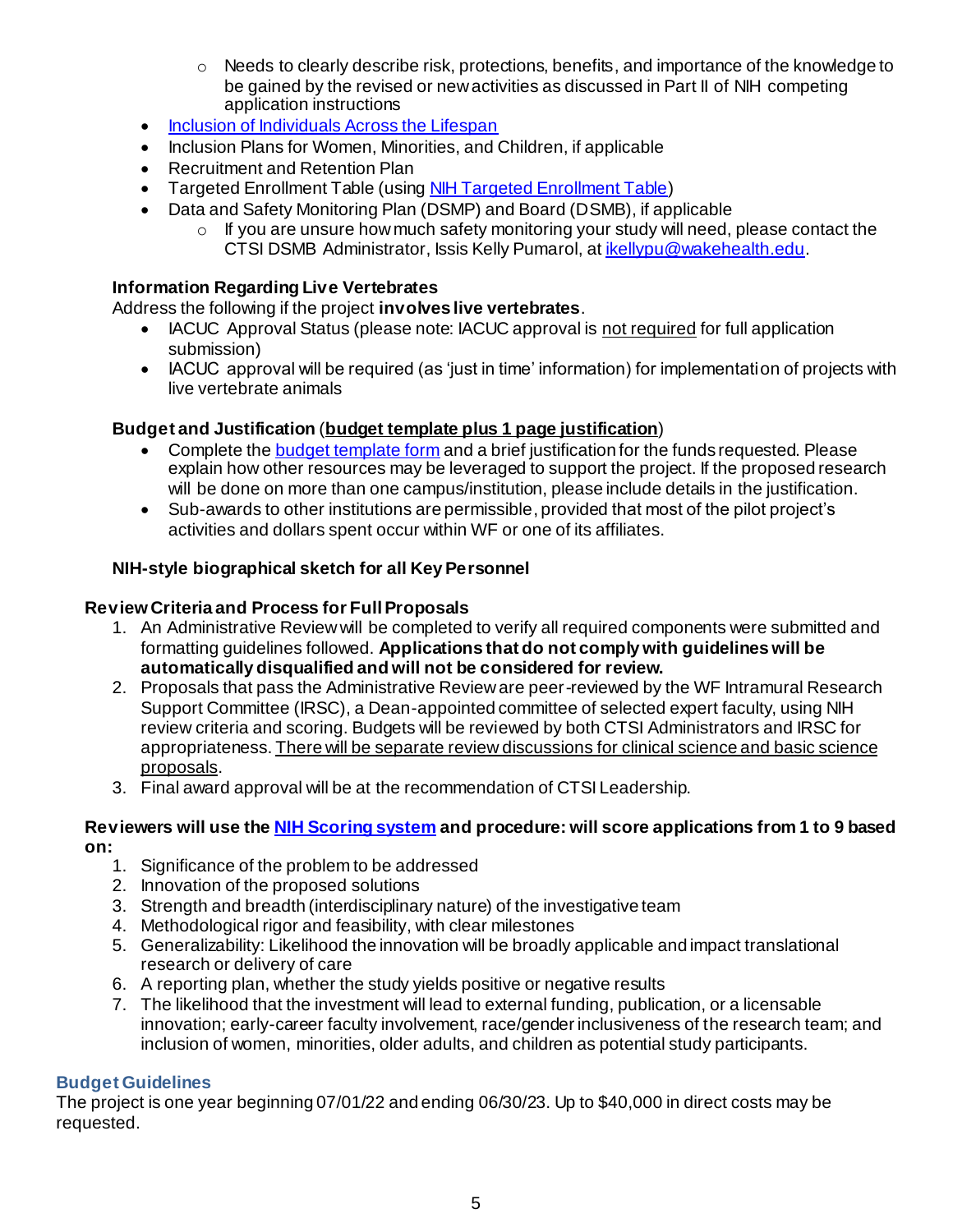# **Grant funds may be budgeted for**:

- Salary support for the PI or faculty collaborators (using NIH salary cap)
- Research support personnel (including undergraduate and graduate students)
- Travel, if necessary to perform the research
- Small equipment, research supplies, and core lab costs
- Other purposes deemed necessary for the successful execution of the proposed project

# **Grant funds may not be budgeted for**:

- Office supplies or communication costs, including printing
- Meals or travel, including to conferences, except as required to collect data
- Professional education or training
- Computers or audiovisual equipment, unless fully justified as a need for the research
- Capital equipment
- Manuscript preparation and submission
- Indirect costs

Awarded funds must be used to conduct the work proposed. All direct charges to this award must adhere to federal regulations and requirements regarding the use of CTSA funds. The CTSI reserves the right to revoke funding if it is determined that funds were not spent in accordance with the approved protocol. The general criteria for determining allowable direct costs on federally sponsored projects are set forth in 2 CFR Part 200: Uniform Administrative Requirements, Cost Principles, and Audit Requirements for Federal Awards (The Uniform Guidance).

## **Program Expectations**

Prior to funding, awardees will be assigned to a Research Navigator to: 1) assist with study initiation; 2) convene an initial meeting with the project PI, CTSI administrative personnel, and a senior CTSI leader to discuss the project and how CTSI resources can be leveraged for the pilot grant; and 3) monitor progress throughout the life of the study. If any significant issues arise, the study team will be required to work with the CTSI to determine solutions so that the study can be successfully completed (or in rare cases, terminated).

## **Specific Deliverables**

- Participation in the study initiation meeting
- A formal progress report at 6 months
- Upon completion of the project:
	- o Close-out report, with plans for implementing and disseminating innovations
- Presentation of findings at requested events (i.e. CTSI Seminar Series, Service Line Meeting, CTSI's annual External Advisory Committee meeting)
- Manuscript submitted within one year of the end of the pilot award
- Disclosure of 1) how results will be implemented and/or disseminated; 2) applications for extramural funding beyond the pilot grant; 3) what subsequent notification of funds occurred; and 4) related publications or significant collaborations resulted from the project, for a minimum of 4 years after completion of the award.

# **Other Guidelines**

- 1. Prior to receiving funds, research involving human subjects must have appropriate approval from the IRB. Either an IRB approval letter or an IRB response to a "Determination Whether Research or Similar Activities Require IRB Approval" must be submitted to the CTSI prior to funds being released. Human subjects must be reviewed in accordance with the institution's general assurances and HIPAA. All key personnel must have certification of training in the protection of human subjects prior to the start of the grant period.
- 2. Research involving human subjects must also have approval from the National Center for Advancing Translational Sciences (NCATS). NCATS has defined human subjects research (HSR) categories and determined the approval procedures per category. NCATS submission will be facilitated by the CTSI. Note: The study cannot be submitted to NCATS until **after**IRB approval has been given.
	- a. **Category 1**: Greater Than Minimal Risk studies and al[l NIH-defined Clinical Trials](https://grants.nih.gov/policy/clinical-trials/definition.htm)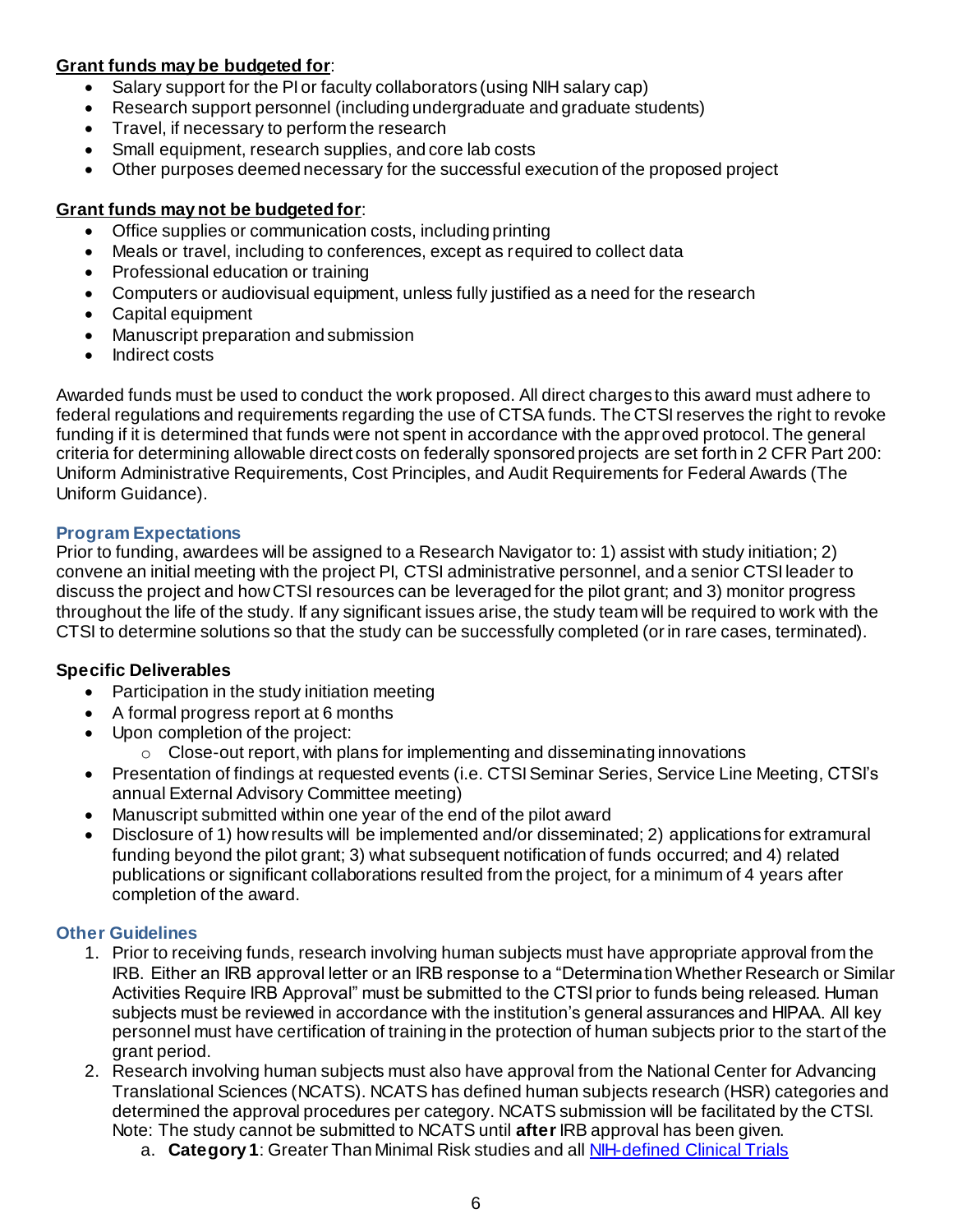- i. Category 1 studies/trials require approval from NCATS to begin.
- b. **Category 2**: Minimal Risk and Exempt Studies
	- i. HSR study is exempt and/or considered minimal risk by the IRB
	- ii. Category 2 studies must be submitted to NCATS, but do not require formal approval.
- 3. Prior to receiving funds, research involving live vertebrates must have appropriate approvals from IACUC. Either an IACUC approval letter or documentation on why activity does not require IACUC approval must be submitted to the CTSI prior to funds being released.
- 4. CTSI staff will work closely with funded teams throughout the grant period to monitor progress and, when necessary, provide assistance. A six-month interim progress report and a final progress report will be required. We expect PIs to report over the lifetime of the work the outcomes achieved due to the pilot award, e.g., subsequent external funding, publications, presentations, and patents.
- 5. All publications that are the direct result of this funding must reference: "Research reported in this publication was supported by the National Center for Advancing Translational Sciences of the National Institutes of Health under Award Number UL1TR001420. The content is solely the responsibility of the authors and does not necessarily represent the official views of the National Institutes of Health." Publications must also be registered in PubMed Central.
- 6. Any awardee who leaves his or her position should contact the CTSI to discuss plans for the project.

# **Grant Administration**

The Principal Investigator is responsible for the administration of grant funds.

# **Contacts**

Questions about your research project or the ePilot electronic submission system should be directed to Brittney Patterson a[t britjack@wakehealth.edu](mailto:britjack@wakehealth.edu).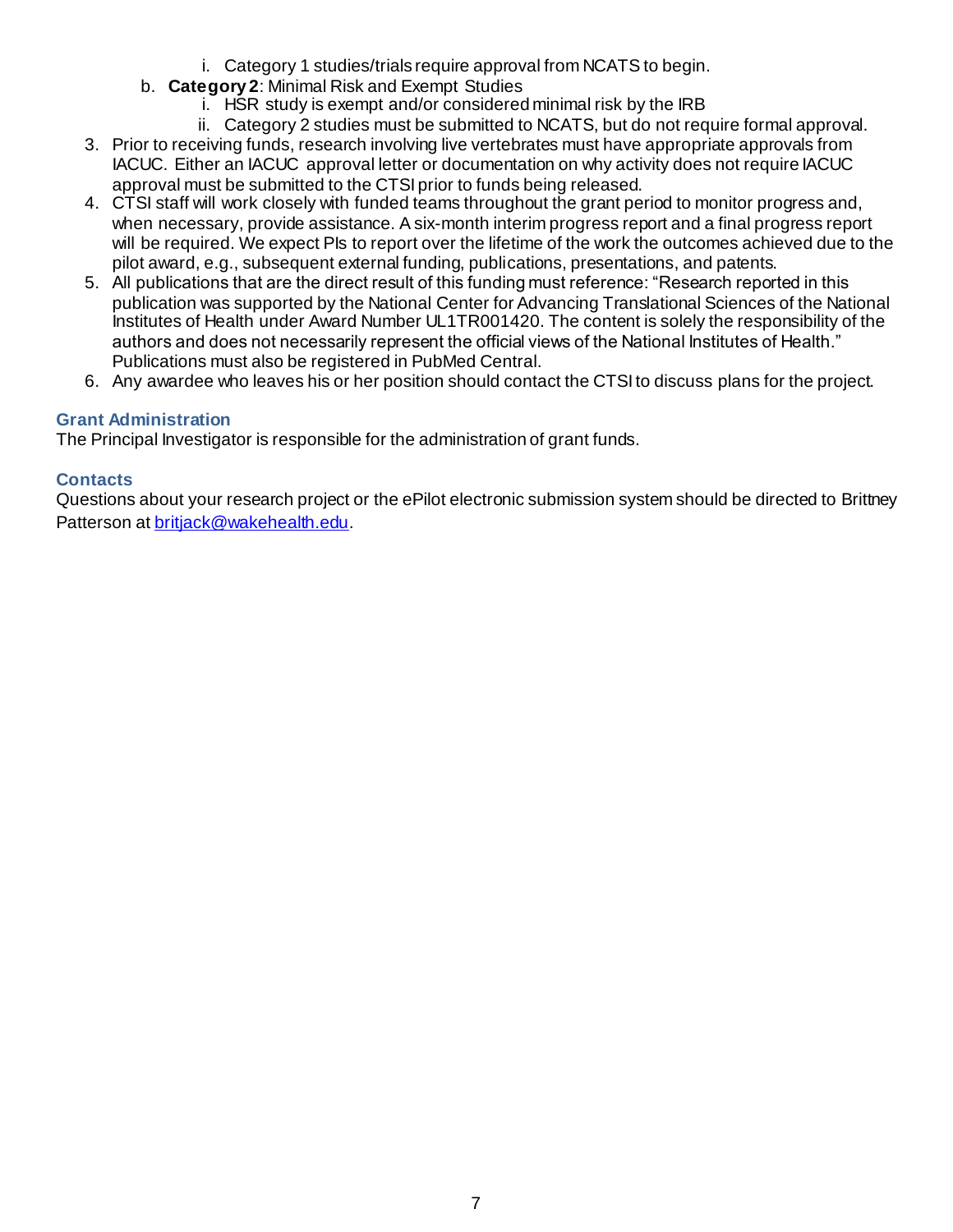# <span id="page-7-0"></span>**Appendix I: NCATS Approval**

Projects that meet the definition of human subjects research will require prior approval from the National Center for Advancing Translational Sciences (NCATS), the funding source of the CTSA grant. This means that no funds will be released to the award recipient until NCATS has provided approval.

## **The following items are needed for the NCATS submission by 05/31/22 (if an investigator is not ready to submit to NCATS by 05/31/22, their project timeline will not be altered to accommodate):**

- Project Information (i.e. submitting investigator, project title)
- IRB Approval
	- $\circ$  We do not require an initiated IRB application/approval by the Full Application Deadline; however, in order to submit for NCATS approval, certification of IRB approval is required. Therefore, we encourage draft protocols/consent documents be created as far in advance as possible. Notifications of funding will be sent by 04/25/22.
- Project Abstract
- IRB Approved Protocol
- IRB Approved Consent/Assent/waiver
- Protection of Human Subjects
- Inclusion of Individuals Across the Lifespan
- Inclusion of women, minorities, and children
- Recruitment and Retention Plan
- Targeted Enrollment Table
- Biosketches (PI and Key Personnel)
- Documentation of CITI certification
- Data and Safety Monitoring Plan
- IND/IDE Documentation, if applicable
- Budget and Budget Justification

Please note: additional documentation will be required if project is classified as a Clinical Trial.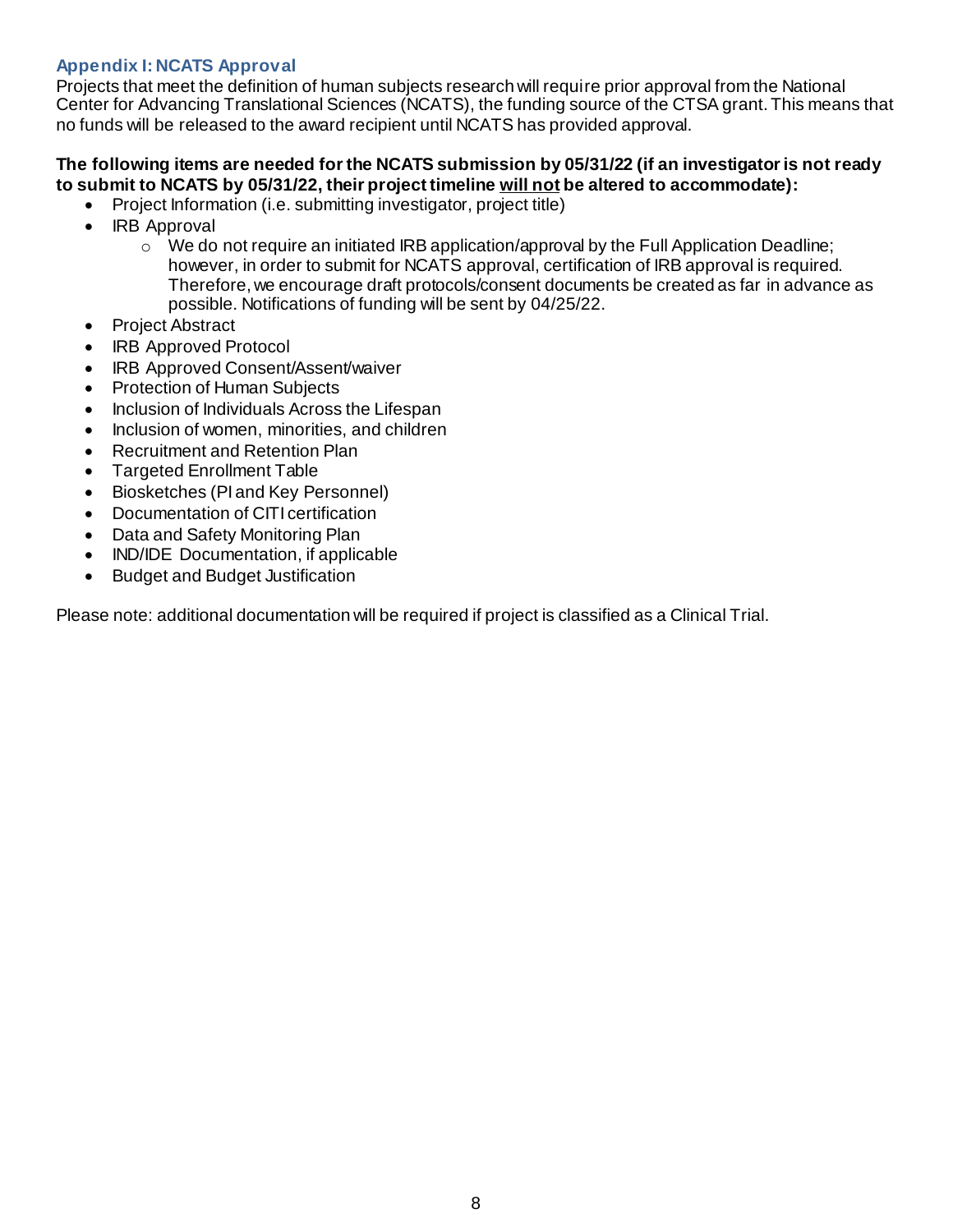## <span id="page-8-0"></span>**Appendix II: Study Milestone Examples**

Below are examples of study milestones, outcomes, and timelines. However, these formats are not required.

## **Example 1:**

- **Milestone 1 (0-1.5 months):** Milestone 1 Details **Outcome:** Outcome 1 Details
- **Milestone 2 (1.5-4 months):** Milestone 2 Details **Outcome:** Outcome 2 Details
- **Milestone 3 (4-6 months):** Milestone 3 Details **Outcome**: Outcome 3 Details
- **Milestone 4 (6-12 months):** Milestone 4 Details **Outcome:** Outcome 4 Details
- **Milestone 5 (8-12 months):** Milestone 5 Details **Outcome:** Outcome 5 Details

### **Example 2:**

| <b>Timeline and Milestones</b> |  |   |  |   |   |   |  |   |   |   |   |    |
|--------------------------------|--|---|--|---|---|---|--|---|---|---|---|----|
| <b>Month</b>                   |  | 2 |  |   | 5 | 6 |  | 8 | 9 |   | 1 | 12 |
| Activity/Aim/Milestone 1       |  |   |  |   |   |   |  |   |   |   |   |    |
| Activity/Aim/Milestone 2       |  | X |  |   |   |   |  |   |   |   |   |    |
| Activity/Aim/Milestone 3       |  |   |  | Χ |   |   |  |   |   |   |   |    |
| Activity/Aim/Milestone 4       |  |   |  |   |   |   |  |   |   | X |   |    |
| Activity/Aim/Milestone 5       |  |   |  |   | Χ |   |  |   |   |   |   |    |
| Activity/Aim/Milestone 6       |  |   |  |   |   |   |  |   |   |   |   |    |
| Activity/Aim/Milestone 7       |  |   |  |   |   |   |  | Χ |   | Х |   |    |
| Activity/Aim/Milestone 8       |  |   |  |   |   |   |  |   |   |   |   |    |

## **Example 3:**

| Aim | Milestone       |  | Month 1-3   Month 4-6   Month 7-9   Month 10-12 |
|-----|-----------------|--|-------------------------------------------------|
|     | Milestone 1   X |  |                                                 |
|     | Milestone 2 I   |  |                                                 |

## **Aim 1 Anticipated Outcomes:** Detail

| Aim | <b>Milestone</b> |  | Month 1-3   Month 4-6   Month 7-9   Month 10-12 |
|-----|------------------|--|-------------------------------------------------|
|     | Milestone 1      |  |                                                 |
|     | Milestone 2      |  |                                                 |
|     | Milestone 3      |  |                                                 |

#### **Aim 2 Anticipated Outcomes:** Detail

| Aim | Milestone     |  | Month 1-3   Month 4-6   Month 7-9   Month 10-12 |
|-----|---------------|--|-------------------------------------------------|
|     | Milestone 1   |  |                                                 |
|     | Milestone 2 I |  |                                                 |

## **Aim 3 Anticipated Outcomes:** Detail